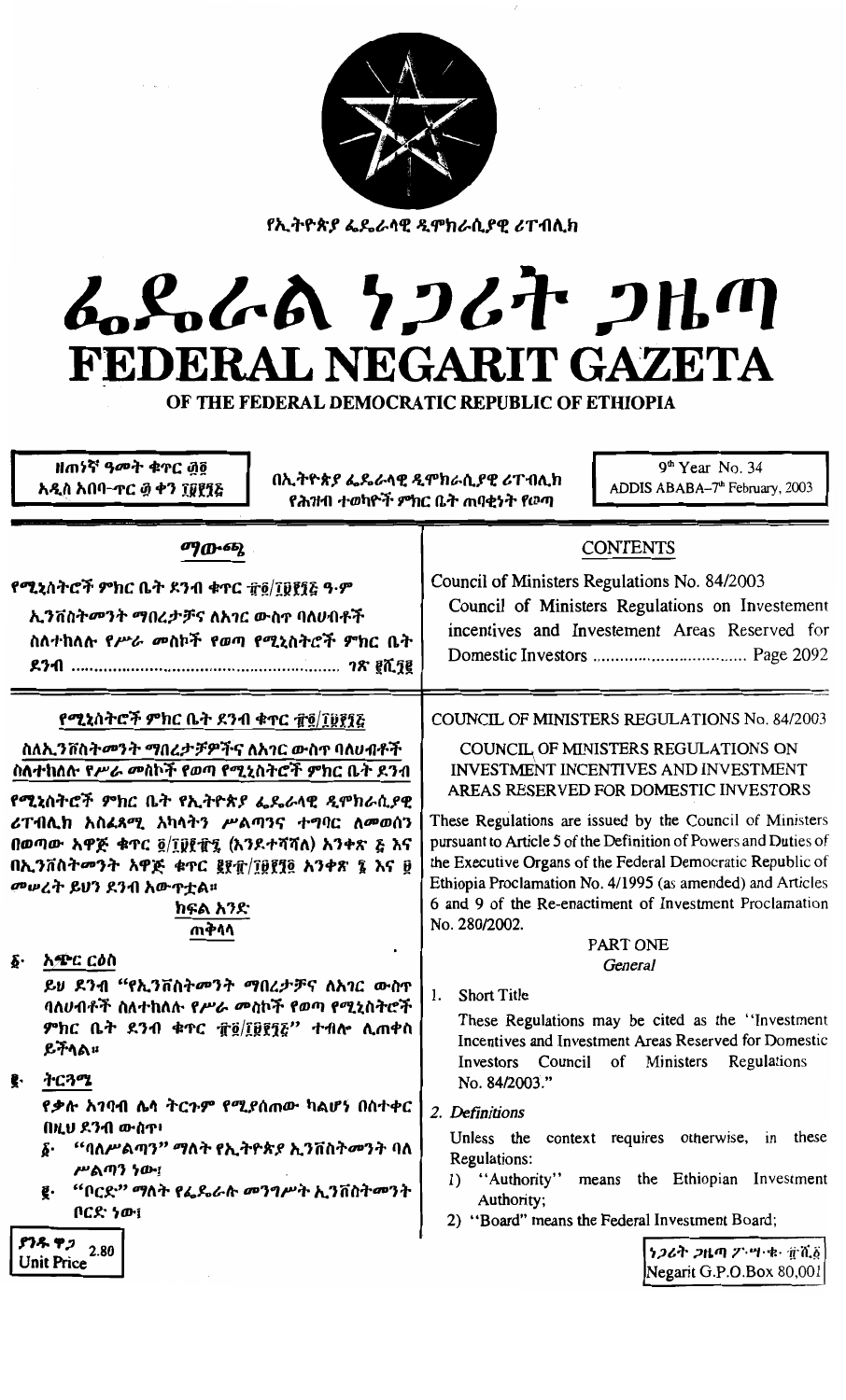- "የካፒታል *ዕቃ*" ማለት ምርት ለማምረት ወይም ŕ٠ አገልግሎት ለመስጠት የሚያስችሉ የማምረቻና አገል *ግ*ሎት መስጫ መሣሪያዎች፣ ዕቃዎችና አክሰሰሪዎች ናቸው፣
- "የጉምሩክ ቀረዋ" የሚለው ሀረግ በገቢ ዕቃዎች ላይ  $\ddot{\mathbf{0}}$ የሚጣሉ ታክሶችንም ይጨምራል፤
- "የገቢ ግብር" ማስት የፌዴራሉ መንግሥት ወይም  $\tilde{c}$ . የክልል መስተዳድሮች ወይም የሁለቱ የ*ጋ*ራ 1ቢ የሆነ በትርፍ ላይ የሚጣል ታክስ ነው፤
- i. "አዋጅ" ማለት የኢንቨስትመንት አዋጅ ቁጥር ፪፻፹/፲፱፻፺፬ ነው፣
- በአዋጁ አንቀጽ ፪ ለተመለከቱት ቃላት የተሰጡ ትርጓ î٠ ሜዎች ለዚህም ደንብ ተፈፃሚ ይሆናሉ።

ለአ*ገር ውስ*ዋ ባለሀብቶች ስለተከለሉ የ*ሥራ መ*ስኮች i٠. ከዚህ ደንብ ጋር ተያይዞ በሚገኘው ሥንጠረዥ የተዘረዘሩት የሥራ መስኮች በአገር ውስጥ ባለሀብቶች ብቻ የሚካሂዱ ይሆናሉ።

## ክፍል ሁለት ከንቢ ማብር ነፃ ስለመሆኑ

- ከኀቢ ግብር ነፃ ማበረታቻ የሚያስገኙ የኢንቨስትመንት  $\ddot{\mathbf{0}}$ . ሥራዎች
	- በማኑፋክቸሪንግ ወይም በአግሮ-ኢንዱስትሪ ወይም  $\ddot{\boldsymbol{b}}$ . ቦርዱ በሚያወጣው የምርት አይነቶች ዝርዘር መመሪያ በማወሥኑ የግብርና ምርቶች ሥራ የተሰማራ ማንኛውም ባለሁብት ካመረተው ምርት ቢያንስ፣
		- $\bm{v}$ ) <u>ያ</u>% /ሃምሳ በመቶ/ የሆነውን የምርቱን ውጤት ወደ ውጭ የሚልክ ከሆነ፤ ወይም
		- *፸፩%* (ሰባ አምስት በመቶ) የሆነውን የምርቱን ለ) ውጤት ወደ ውጭ ለሚልክ ባለሀብት በምርት ግብአትነት የሚያቀርብ ከሆነ፡
		- ለ፭ ዓመት ከኀቢ ግብር ነፃ የመሆን መብት ያገኛል።
	- በዚህ አንቀጽ ንውስ አንቀጽ  $(\vec{\beta})$  የተመለከተው ቢኖርም ĝ. ቦርዱ በልዩ ሁኔታ እስከ ፯ ዓመት የሚደርስ ከንቢ ግብር ነፃ የመሆን መብት ሲሥዋ ይችላል፣ ሆኖም ከ፯ ዓመት በላይ የኀቢ ግብር ነፃ መብት የሚሰጠው በሚኒስትሮች ምክር ቤት ውሳኔ ብቻ ይሆናል።
	- ŕ٠ በዚህ አንቀጽ ንዑስ አንቀጽ (፩) በተጠቀሱት ሥራዎች የተሥማራ ባለሀብት ካመረተው ምርት ከ፶% (ሃምሳ በመቶ) በታች የሚሆነውን ወደ ውጭ የሚልክ ወይም ምርቱን ለሀገር ውስጥ ገበያ ብቻ የሚያቀርብ ከሆነ ለ፪ *ዓመት* ከንቢ ግብር ነፃ የመሆን መብት ያንኛል።
	- በዚህ አንቀጽ ንዑስ አንቀጽ (፫) የተመለከተው ቢኖርም ö. ቦርዱ በልዩ ሁኔታ እስከ ፩ ዓመት የሚደርስ ከ1ቢ ግብር *ነዓ የመሆን መ*ብት ሊሰዋ ይችላል።
	- በዚህ አንቀጽ ንዑስ አንቀጽ (፫) የተመለከተው ቢኖርም  $\tilde{G}$ . ምርቱን ለሀገር ውስጥ ገበያ ብቻ የሚያቀርብ ባለሀብት የመብቱ ተጠቃሚ እንዳይሆን ቦርዱ በሚያወጣው *መመሪያ* ሊከለከል ይችላል፡፡
	- z. በዚሀ አንቀጽ ንዑስ አንቀጽ  $(\underline{\delta})$  እና  $(\underline{\tilde{r}})$  የተመለከተው ቢኖርም ቆዳና ሌጦን እስከ ክረስት ደረጃ በማልፋት ወደ ውጭ የሚልክ ባለሀብት በንዑስ አንቀጾቹ የተመለከ ቱትን ማበረታቻዎች አያገኝም።
	- $\ddot{\mathbf{z}}$ . ባለሃብቱ ኢንቨስትመንቱን የሚያካሂድበት ሥፍራ በአን ፃራዊ ደረጃ በኤኮኖሚ ልማት ወደኋላ በቀሩ አካባቢዎች ማለትም በጋምቤላ፥ በቤኒሻንጉልና ጉሙዝ፥ በደቡብ አሞ፣ በአፋር ክልል ቦርዱ በሚወስናቸው ዞኖች፣ በሶማሌ ክልልና ወደፊት ቦርዱ እንደሁኔታው እየተመለከተ በሚወስናቸው ሌሎች አካባቢዎች ከሆነ በዚህ አንቀጽ ከተፈቀደው የኀቢ ግብር ነፃ ዘመን በተጨማሪ ለ1 ዓመት ከንቢ ግብር ነፃ የመሆን መብት ያነኛል።
	- $\ddot{\mathbf{T}}$  . በዚህ ደንብ አንቀጽ ፬ በተመለከቱት የኀቢ ግብር ነፃ ማበረታ ታዎች ባለ $\bm{\nu}$ ብተ የሚሆነው ተጠቃሚ መረጀውን አግባብ ላለው ግብር ሰብሳቢ መሥሪያ ቤት አቅርቦ ለተረ*ጋገ*ጠለት ለእ*ያንዳንዱ* የኀቢ ግብር ዘመን (ዓመት) ይሆናል።
- "Capital Goods" means machinery, equipment and  $3)$ accessories, needed to produce goods or render services;
- "Customs Duty" includes taxes levied on imported  $4)$
- goods;<br>"Income Tax" means tax levied on profits from  $5)$ business and categorized as the revenue of the Federal Government, Regional Governments or as their joint revenue;
- "Proclamation" means Investment Proclamation  $6)$ No. 280/2002;
- The definitions provided for under Article 2 of the 7) Proclamation shall apply to these Regulations.
- 3. Investment Areas Reserved for Domestic Investors

Areas of investment listed in the schedule attached to these Regulations are exclusively reserved for domestic investors.

#### **PART TWO Exemption from Income Tax**

Investment Activities Eligible for Income Tax Exemption

4.

- Where an investor engaged in manufacturing or  $1)$ agro-industrial activities or the production of agricultural products to be determined by directives to be issued by the Board;
	- (a) exports at least 50% (fifty per cent) of his products, or
	- supplies at least 75% (seventy five per cent) of (b) his product to an exporter as a production input; he shall be eligible for income tax exemption for 5 years.
- Notwithstanding the provisions of Sub Articles (1)  $(2)$ of this Article the Board may, under special circumstances, grant income tax exemption for a period not longer than 7 years. However, the granting of income tax exemption for a period longer than 7 years requires the decision of the Council of Ministers.
- 3) An investor engaged in activities mentioned under sub Article (1) of this Article who exports less than 50% (fifty per cent) of his products or supplies his products only to the domestic market shall be eligible for income tax exemption for 2 years.
- $4)$ Not withstanding the provision of sub article (3) of this Article, the Board may, under special circumstances, grant income tax exemption for a period not longer than 5 years.
- Notwithanding the provision of Sub Article (3) of 5) this Article, directives issued by the Board may prohibit exemption from income tax with respect to an investor who supplies his products only to the domestic market.
- 6) Notwithstanding the provision of Sub Articles (1) and (3) of this Article, an investor who exports and hides and skins after processing up to crust level may not be entitled to incentives provided there with.
- 7) Notwithstanding the foregoing provisions of this Article, where the investment is in relatively under developed Regions such as Gambella, Benshangul and Gumuz, South Omo, in Afar Zones to be determined by the Board, Somali and other Regions to be determined by the Board, the invsetor shall be eligible for income tax exemption for an additional 1 year period.
- 8) The income tax exemption provided under the provisions of Article 4 of these Regulations shall be effective when the investor provides the information for the relevant revenue collecting institution and its validity is ascertained for each income tax period.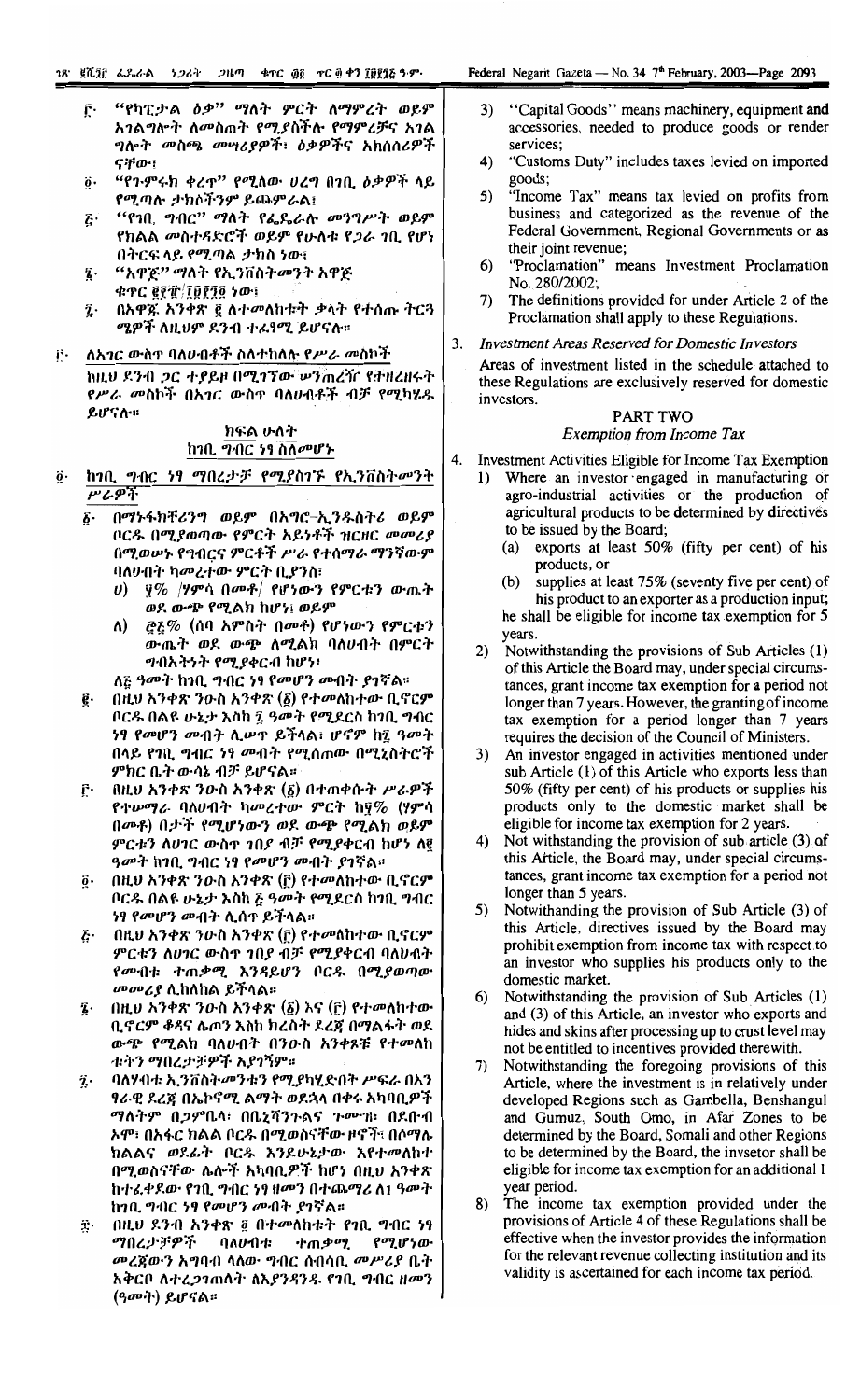#### ንባር ድርጅትን በማስፋፋት ወይም በማሻሻል ስለሚስተ የነቢ  $\ddot{c}$ . *ግ*ብር 59 ማበረታቻ

በአንቀጽ ፬ ንዑስ አንቀጽ (፩) በተጠቀሱት ሥራዎች የተሰ *ማራና ከሚያመርተው ምርት ቢያንስ ፶% |ሃምሳ በመቶ|* የሆነውን ወደውጭ የሚልክ ባለሃብት ምርቱን ፳፩% /ሃያ አምስት በሙቶ/ በላይ በእሴት ካሳደን ለ፪ ዓመት ከንቢ ግብር *ነባ የመሆን መብት ያገ*ኛል።

፮· ከ10, ዋብር 59 የመሆኛ ዘመን የሚጀምርበት 1.ዜ

ከገበ. ግብር 59 የመሆኛ ዘመን መቆጠር የሚጀምረው ባለሃብቱ ማምረት ወይም አንልግሎት መስጠት ከጀመረበት ጊዜ አንስቶ ይሆናል።

ኪ.ሣራን ስለማስተላለፍ  $\ddot{\mathbf{z}}$ .

> ከኅቢ ግብር ነጻ የመሆን መብት በተሰጠበት ዘመን ውስዋ ኪግራ ያጋጠመው ማንኛውም ባለሀብት የኀቢ ግብር ነፃ መብቱ ዘመን እንዳለቀ ለግማሽ የነፃ መብቱ ዘመን የደረሰ በትን ኪ*ግራ ግ*ስተላለፍ ይችላል።

## ክፍል ሦስት ከጉምሩክ ቀረዋ ነጻ ስለመሆን

- ጠቅሳሳ  $\hat{\mathbf{T}}$ 
	- ፩· ማንኛውም ባለሀብት ለሚያቋቁመው አዲስ ድርጅት ወይም ነባር ድርጅቱን ለማስፋፋት ወይም ለማሻሻል የሚያስፌልጉ ለፕሮጀክቱ አግባብነት ያላቸውን የካፒ ታልና የግንባታ ዕቃዎች ከጉምሩክ ቀረዋ ነጻ ሊያስገባ ይችላል።
	- በተጨማሪም የጉምሩክ ቀረዋ ነፃ መብት ያለው ë. ባለሀብት ለነባር ድርጅቱ የሚያስፌልገውን የካፒታል እቃ ከጉምሩክ ቀረዋ ነፃ እንዲያስገባ ይፈቀድለታል።
	- በዚህ አንቀጽ ንውስ አንቀጽ  $(\delta)$  ኣና  $(\tilde{g})$  የተመለከተው Ê۰ ቢኖርም ቦርዱ ከውጭ የሚገቡት የካፒታልና የግንባታ እቃዎች በአገር ውስዋ በተመጣጣኝ ዋጋ ፣ ዋራትና መጠን የሚመረቱ ሆነው ሲያገኛቸው ከጉምሩክ ቀረዋ ነፃ ሆነው እንዳይገበ በየጊዜው በሚያወጣው መመሪያ ሊወስን ይችላል።
	- በዚህ ደንብ መሠረት የካፒታል እቃዎች ከጉምሩክ ቀረጥ  $\ddot{\mathbf{0}}$ . ነፃ እንዲያስገባ የሚፈቀድለት ባለሀብት ዋጋቸው ከካፒታል እቃዎቹ ጠቅላላ ዋጋ ፲፭% (አስራ አምስት በመቶ) የማይበልዋ መለዋወጫዎችን ከጉምሩክ ቀረዋ ንፃ እንዲያስገባ ይፈቀድለታል።
- ተሽከርካሪዎችን ከጉምሩክ ቀረዋ ነፃ ለማስገባት ስለሚፌቀ ŷ. ድበት ሁኔታ

ለአንድ ኢንቨስትመንት እንደ ፕሮጀክቱ ዓይነትና ባሕሪ ተሽከርካሪዎችን ከንምሩክ ቀረዋ ነፃ ለማስገባት ስለሚፈቀ ድበት ሁኔታ ቦርዱ በሚያወጣው መመሪያ ይወስናል። ሆኖም ማንኛውም ባለሀብት፣

- $\theta$ ) ለሥራተኞች የአደጋ ጊዜ አገልግሎት የሚውሉ አምቡላ うでぞう
- ለአስኅብኘነት ሥራ አገልግሎት የሚውሉ አውቶቡ  $\Lambda$  $0.131$

ከጉምሩክ ቀረጥ ነፃ ለማስገባት ይችላል።

- የንምሩክ ቀረጥ ነፃ መብት የማይፈቀድባቸው የሥራ መስኮች  $\dddot{\mathbf{r}}$ .
	- Έ٠ ከዚህ በላይ በአንቀጽ ጅ የተገለጸው ቢኖርም፣ የሚከ ተለት የኢንቨስትመንት ሥራ መስኮች የጉምሩክ ቀረዋ ነፃ ማበረታቻ የሚሰጣቸው አይሆኑም ፡

Federal Negarit Gazeta — No. 34  $7<sup>th</sup>$  February, 2003—Page 2094

#### 5. Income Tax Exemption for Expansion or Upgrading of an Existing Enterprise

An investor engaged in activities mentioned under Sub Article (1) of Article 4 who exports at least 50% (fifty per cent) of his products and increases, in value, his production by 25% shall be eligble for income tax exemption for 2 years.

#### Commencement of Period of Exemption 6. from Income Tax

The period of exemption from income tax shall begin from the date of commencement of production or the date of provision of services, as the case may be.

7. Carry Forward of Losses

An investor who has incurred loss within the period of income tax exemption shall be allowd to carry forward his loss for half of the income tax exemption period, after the expiry of such period.

## PART THREE **Exemption from the Payment** of Customs Duty

- 8. General
	- 1) An investor shall be allowed to import duty-free capital goods and construction materials necessary for the establishment of a new enterprise or for the expansion or upgrading of an existing enterprise.
	- 2) In addition, an investor granted with a customs duty exemption privilege shall be allowed to import dutyfree capital goods necessary for his enterprise.
	- 3) Notwithstanding the provisions of Sub Articles (1) and (2) of this Article the Board may, by its directives, bar the duty-free importation of capital goods and construction materials where it finds that they are locally produced with competitive price, quality and quantity.
	- 4) An investor eligible for duty-free importation of capital goods pursuant to these Regulations shall be given the same privilege for spare parts whose value is not greater than 15% (fifteen percent) of the total value of the capital goods to be imported.

#### 9. **Conditions for Importing Vehicles Duty-Free**

The Board shall determine, by its directives, conditions for importing vehicles duty-free depending on the type and nature of the project. However, any investor may import duty-free:

- (a) ambulances for employees that are needed for emergency cases;
- (b) buses for tour operation services.
- 10. Areas of Investment Not Eligible for Customs Duty Exemption
	- 1) Notwithstanding the provision of Article 8 of these Regulations, the following areas of investment are not eligible for exemption from the payment of customs duty: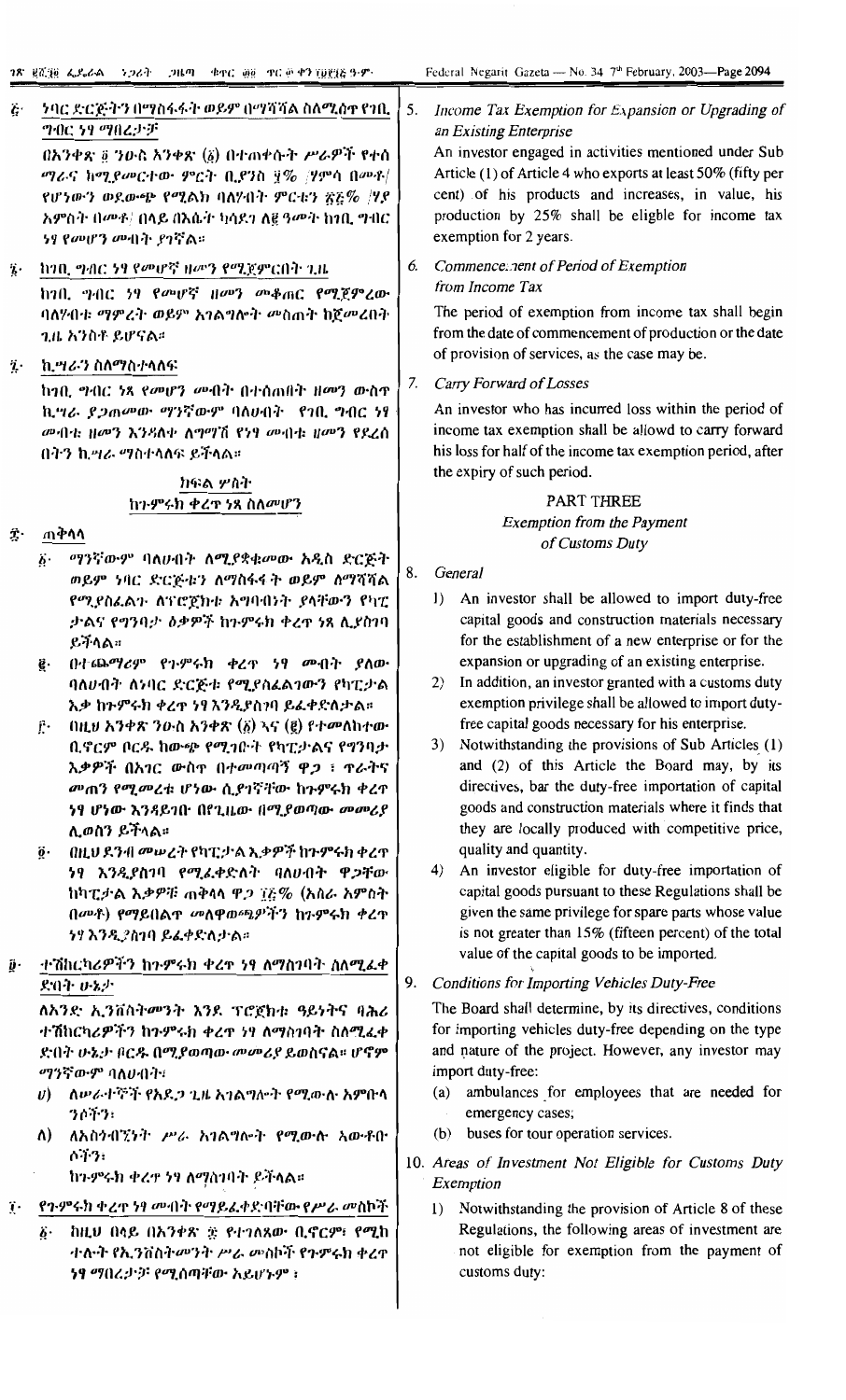- $v$ ) ባለኮከብ ደረጃዎችን የማይጨምሩ ሆቴሎች፣ ምቴሎች፥ ፔንሲዮኖች፥ ሻይቤቶች፥ ቡና ቤቶች፥ *መ*ጠዋ ቤቶች፡ የምሽት ክበቦች፡ ዓለም አቀፍ ደረጃ የሌላቸው ሬስቶራንቶችና ምግብ ቤቶች፣
- ለ) የንግድ ሥራዎች ማለትም የጅምሳ፡ የችርቻሮና አስመጭነት ሥራ፡
- $\mathbf{d}$  and the control of the control of the control of the control of the control of the control of the control of the control of the control of the control of the control of the control of the control of the control o
- መ) የንግድ መንገድ ትራንስ**ፖርት**ና የመኪና ማከራየት አገልግሎት ሥራ።
- ψ) የፖስታና ኩሪየር አ*ገ*ልግሎት ሥራ፤
- ረ) ለንግድና መኖሪያ ቤት የሚሆኑ ቤቶችና ሕንፃ ዎችን ሥርቶ ማከራየትና መሸዋ፣
- ስ) የንግድና አስተዳደር አማካሪነት ሥራ፥
- ሽ) የማስታወቂያ ሥራ አገልግሎት፡
- ቀ) የፊልምና መሰል ሥራዎች፡
- በ) የሬዲዮና ቴሌቪዥን ሥርጭት አገልግሎት ሥራ፡
- ተ) የሲኒማና ቲያትር ቤቶች አገልግሎት ንግድ ሥራ፤
- ቸ) የጉምሩክ አስተላላፊነት ንግድ ሥራ፣
- ን) የላውንዶሪ አገልግሎት ንግድ ሥራ፣
- ነ) የጉዞ ወኪልነት፡ የንግድ ረዳትና የትኬት መሸጫ አገልግሎት ንግድ ሥራ፥
- *ኘ) የሎተሪና የመግሠሉ ሥራዎች*።
- $\ddot{g}$  = በዚህ አንቀጽ ንውስ አንቀጽ (፩) ሥር ከተገለጹት የሥራ መስኮች በተጨማሪ ቦርዱ አግባብ ሆኖ ሲያገኘው የጉምሩክ ቀረዋ ነፃ ሙበት የማይሰጣቸውን ሴሎች የሥራ መስኮች በየጊዜው በሚያወጣው መመሪያ ሊወስን ይችላል።
- ፲፩ ከንምሩክ ቀረጥ ነፃ ሆነው የንቡ የካፒታ ል ዕቃዎችን ስለማስ ተሳለፍ

ከንምሩክ ቀረጥ ነፃ ሆኖ የነባ ማናቸውም የካፒታል ዕቃ ሊክፌልበት ይገባ የነበረው የጉምሩክ ቀረጥ አስቀድም ሳይከሬ ልበት ተመሳሳይ የጉምሩክ ቀረዋ ነፃ መብት ለሴለው ሰው ሊ ተሳለፍ አይችልም።

## ክፍል አራት ልዩ ልዩ ድንጋጌዎች

्रहू. केमाने

በዚህ ደንብ አንቀጽ ፲፩ የተመለከተውን የተላለፈ ማንኛውም ባለሀብት የጉምሩክ ባለሥልጣንን እንደገና ለማቋቋምና አሥራሩን ለመወሰን በወጣው አዋጅ ቁጥር ድ/፲፬፻፹፱ አንቀጽ ረቅቮ መሠረት ይቀጣል።

- ፲፱· ስለ ተሻሩና ተፈጻሚነት ስለማይኖራቸው ደንቦችና *መመሪ* .የዎች
	- ፩· የኢንቨስትመንት ማበረታቻ የሚኒስትሮች ምክር ቤት ዶንብ ቁጥር ፯/፲፱፻፹፰ (እንደተሻሻለ) እና ለአገር ውስጥ ባለሀብቶች ስለተከለሉ የሥራ መስኮች የወጣው የሚኒስ ትሮች ምክር ቤት ዶንብ ቁዋር ፴፩/፲፱፻፶ በዚህ ዶንብ ተሽረዋል፡
	- ፪· ከዚህ ደንብ ጋር የሚቃረን ማናቸውም ደንብ ወይም መመሪያ በዚህ ደንብ ውስጥ የተደነገጉ ጉዳዮችን በተመ ለከተ ተፈጸሚነት አይኖረውም።
- (a) hotels (excluding star-designated hotels), motels, tea rooms, coffee shops, bars, night clubs and restaurants which do not have international standards:
- (b) wholesale, retail and import trade;
- (c) maintenance services:
- (d) commercial road transport and car-hire services;
- (e) postal and courier services;
- $(f)$ real estate development;
- $(g)$  business and management consultancy services:
- (h) advertisement services;
- (i) cinematography and similar activities;
- (j) radio and television broadcasting services;
- (k) theatre and cinema hall operations;
- (l) customs clearance services;
- (m) laundry services;
- (n) travel agency, trade auxiliary and ticket-selling services;
- (o) lottery and games of a similar nature;
- 2) Notwitstading the provision of Sub-Article (1) of this Article, the Board may, where it finds appropriate, issue directives providing for additional areas of investment which may not be eligible for exemption from the payment of customs duty.
- 11. Transfer of Capital Goods Imported Free of Customs Duty

Capital goods imported free of customs duty shall not be transferred to third parties not entitled to similar duty free privileges, unless prior payment of the customs duty is effected thereon.

## **PART FOUR Miscellaneous Provisions**

12. Penalty

Any investor who acts contrary to Article 11 of these Regulations shall be punishable in accordance with Article 73 of the Re-establishment and Modernization of Customs Authority Proclamation No. 60/1997.

- 13. Repealed and Non-effective Regulations and Directives
	- 1) Investment Incentives Council of Ministers Regulations No. 7/1996 (as amended) and Investment Areas Reserved for Domestic Investors Council of Ministers Regulations No. 35/1998 are hereby repealed.
	- 2) Any Regulations or directives inconsistent with these Regulations shall not have effect with respect to matters provided for in these Regulations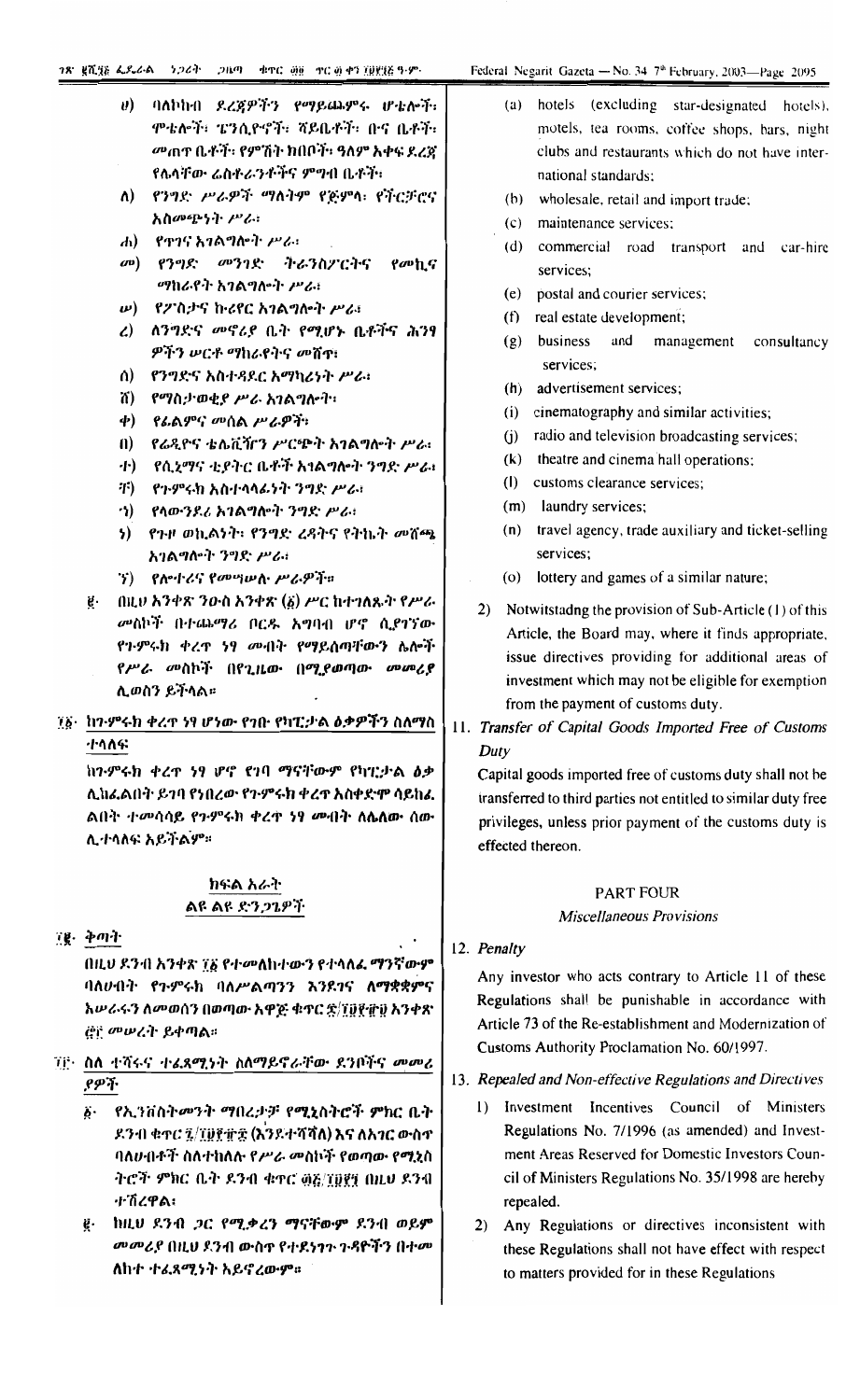### 

## ፲፬· የመሸ*ጋገሪያ ድንጋጌ*

- ል በዚህ ደንብ አንቀጽ ፲፫ የተደነገገው ቢኖርም በደንብ ቁጥር ፂ/፲፱፻፹፰ (እንደተሻሻለ) እና ደንቡን ለማስፌጸም በወጡ መመሪያዎች መሠረት የተፈቀዱ ማበረታቻዎች ተፈፃሚነት ይቀጥላል።
- g በደንብ ቁጥር ፯/፻፱፻፹፰ (አንደተሻሻለ) መሠረት ማበረታቻ የተሥጠው ባለሀብት በዚህ ደንብ መሥረት በሚፈቀዱ ማበረታቻዎች ተጠቃሚ ለመሆን ከፌለን ይህንኑ አግባብ ሳለው የኢንቨስትመንት መሥራያቤት በማስታወቅ የመብቱ ተጠቃሚ ለመሆን ይችላል።

## ፲፭· ዶንቡ የሚጸናበት ጊዜ

an and self

**Carl College** 

 $\mathcal{A}$  for  $\mathcal{A}$  , and  $\mathcal{A}$ 

 $\mathcal{L}^{\text{max}}_{\text{max}}$ 

 $\label{eq:2.1} \left\langle \left(x_{i}^{(1)},\ldots,x_{i}^{(n)}\right)\right\rangle =\left\langle x_{i}^{(1)},\ldots,x_{i}^{(n)}\right\rangle \left\langle x_{i}^{(1)},\ldots,x_{i}^{(n)}\right\rangle$ 

 $\sim 10^{11}$  km  $^{-1}$ 

 $\mathcal{F} = \mathcal{Q} \mathcal{F}^{(1)} = \{ \mathcal{F}^{(1)} \}_{1 \leq i \leq n} \mathcal{F}^{(2)} \left( \mathcal{F}^{(1)} \right) \mathcal{F}^{(1)} \left( \mathcal{F}^{(2)} \right) \mathcal{F}^{(1)} \left( \mathcal{F}^{(2)} \right) \mathcal{F}^{(1)} \left( \mathcal{F}^{(1)} \right)$ 

 $\mathcal{F}_1$  ,  $\mathcal{F}_2$  ,  $\mathcal{F}_3$ 

kan de talendarioù

ይህ ደንብ በፌዴራል ነጋሪት ጋዜጣ ታትሞ ከወጣበት ቀን ጀምሮ የዐና ይሆናል።

አዲስ አበባ ተር ፴ ቀን ፲፱፻፺፭ ዓ.ም.

## መለስ ዜናዊ

**የኢትዮጵያ ፌዴራሳዊ ዲሞከራሲያዊ ሪፐብሊክ** ጠቅላይ *ሚ*ኒስትር

### 14. Transitory Provision

- 1) Notwithstanding the provision of Article 13 of these Regulations, incentives granted pursuant to the Investment Incentives Council of Ministers Regulations No. 7/1996 (as amended) and the directives issued thereunder, shall continue to take effect.
- Where an investor granted with incentives under  $(2)$ Regulations No. 7/1996 (as amended) opts instead to be a beneficiary of incentives provided for in these Regulations, he may notify the appropriate investment organ and be entitled thereby.

## 15. Effective Date

てんでん

These Regulations shall come into force on the date of their publication in the Federal Negarit Gazeta.

Done at Addis Ababa, this 7<sup>th</sup> day of February, 2003.

# MELES ZENAWI PRIME MINISTER OF THE FEDERAL DEMOCRATIC REPUBLIC OF ETHIOPIA



state of the property of

 $\mathcal{A}(\mathcal{A})$  ,  $\mathcal{A}(\mathcal{A})$  ,  $\mathcal{A}(\mathcal{A})$ 

Control of

 $\sim 10^{-1}$ 

 $\sim 10^{11}$  km  $^{-1}$ 

 $\alpha$  ,  $\alpha$ 

 $\sim 10^{-11}$ 

The Communication Spring Store

 $\sum_{i=1}^n\chi_{\mathbf{p},i}(x_i)=\sum_{i=1}^n\chi_{\mathbf{p},i}(x_i)=\sum_{i=1}^n\chi_{\mathbf{p},i}(x_i)$ 

 $\mathcal{A}_{\mathcal{A}}$  , and the signal  $\mathcal{A}_{\mathcal{A}}$  $\label{eq:2.1} \frac{1}{2} \left( \mathcal{L} \right) \left( \mathcal{L} \right) \left( \mathcal{L} \right) \left( \mathcal{L} \right) \left( \mathcal{L} \right) \left( \mathcal{L} \right) \left( \mathcal{L} \right) \left( \mathcal{L} \right) \left( \mathcal{L} \right) \left( \mathcal{L} \right) \left( \mathcal{L} \right)$  Territorial de España

 $\sim 10^{-7}$ 

 $M\sim1$ 

 $\sim 10^{11}$ 

 $\mathcal{L} = \mathcal{K}_{\mathcal{A}}$  .